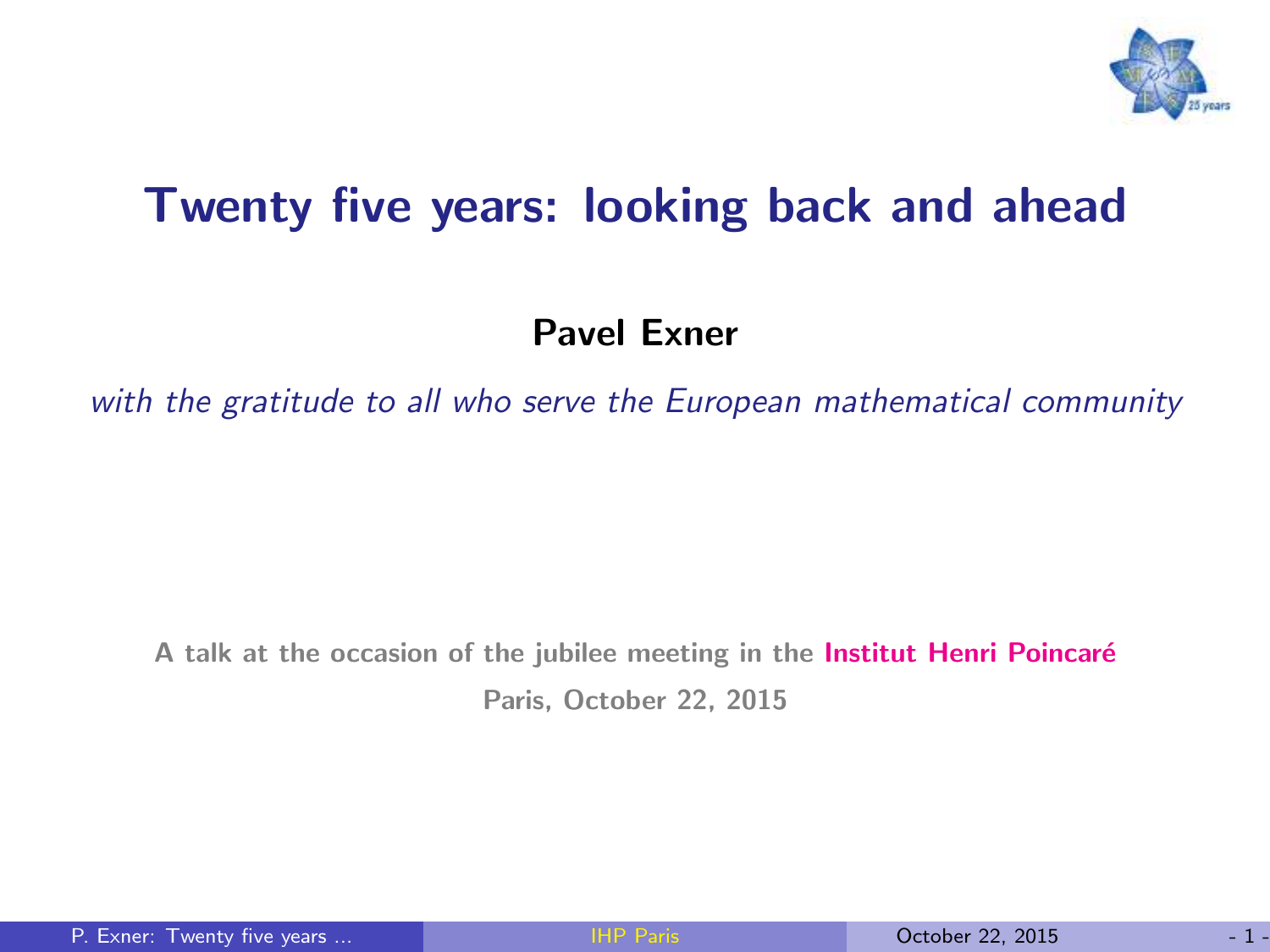#### What has brought us here?



We all know, of course, but it will make no harm to put our present gathering into a proper context, if not for other reason than because the roots of the *European Mathematical Society* the anniversary of which we are celebrating today reach far into the history.

Mathematics flourish in Europe for more than two millenia. In fact, with all due respect to other continents, the main body of the science we call mathematics today was formed in Europe.

If this claim needs a proof, it enough to start listing names, for instance, those of Pythagoras, Eucleides, Archimedes, Diophantus, Fibonacci, Descartes, Newton, Leibnitz, Fermat, Pascal, Euler, Laplace, Lagrange, Gauss, Abel, Galois, Hamilton, Riemann, Klein, Poincaré, Hilbert, and each of you can keep on reciting scores of others.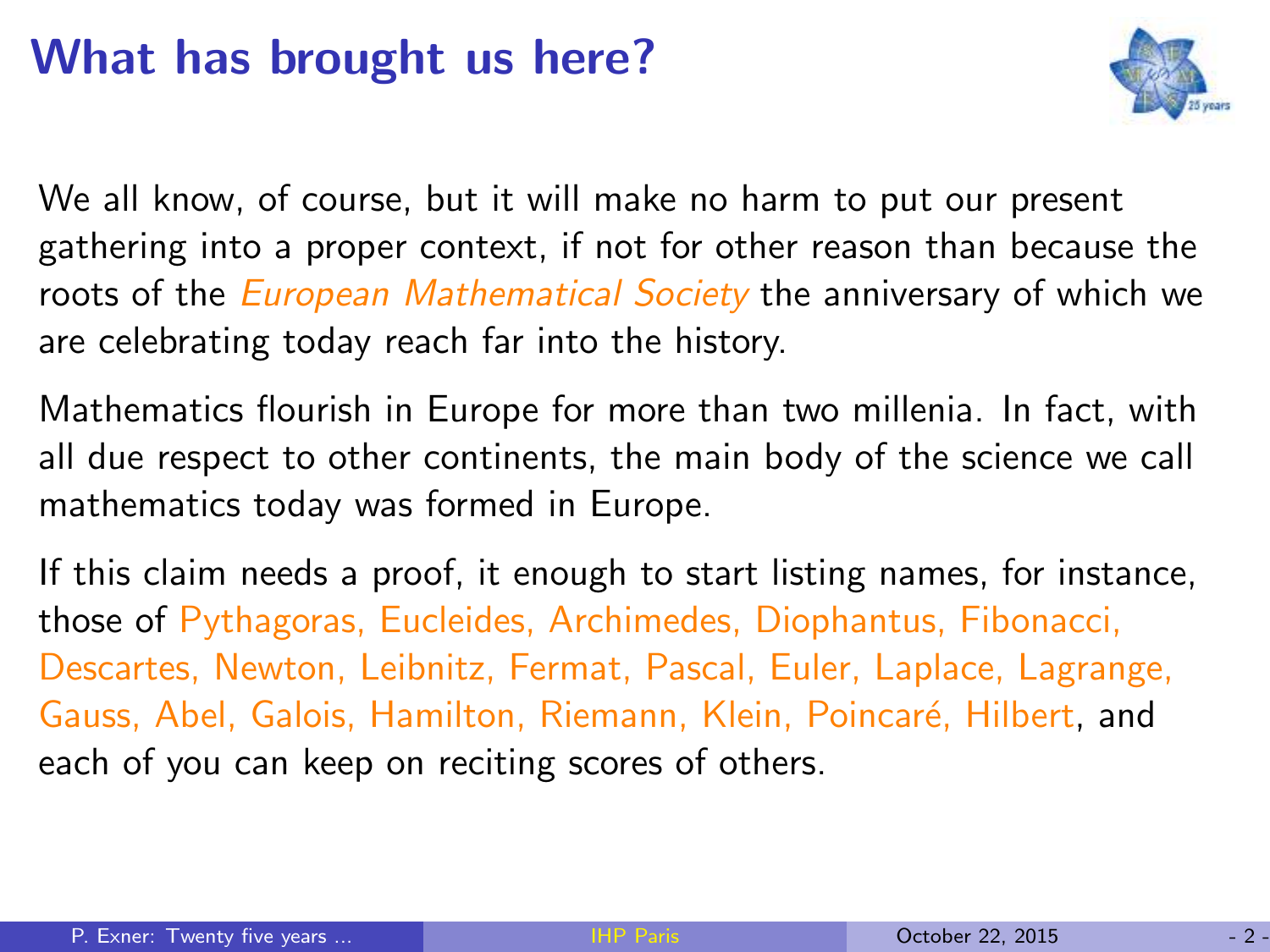### Mathematical societies



Exchange of ideas is the soil on which the science grows. Academies in which scientists join have a long tradition which can be traced back to the ancient Greece. In Europe they started flourishing again since the Renaissance period.

As the numbers of working mathematicians grew they began to organize societies with a purely or dominantly mathematical focus. Among the early ones, one can mention

- Amsterdam's Koninklijk Wiskundig Genootschap 1778
- Union of Czech Mathematicians and Physicists 1862
- Moscow Mathematical Society 1864
- London Mathematical Society 1865
- then the gate opened and many other followed

During the twentieth century almost all European countries had mathematical societies, and some had two, three, or even more.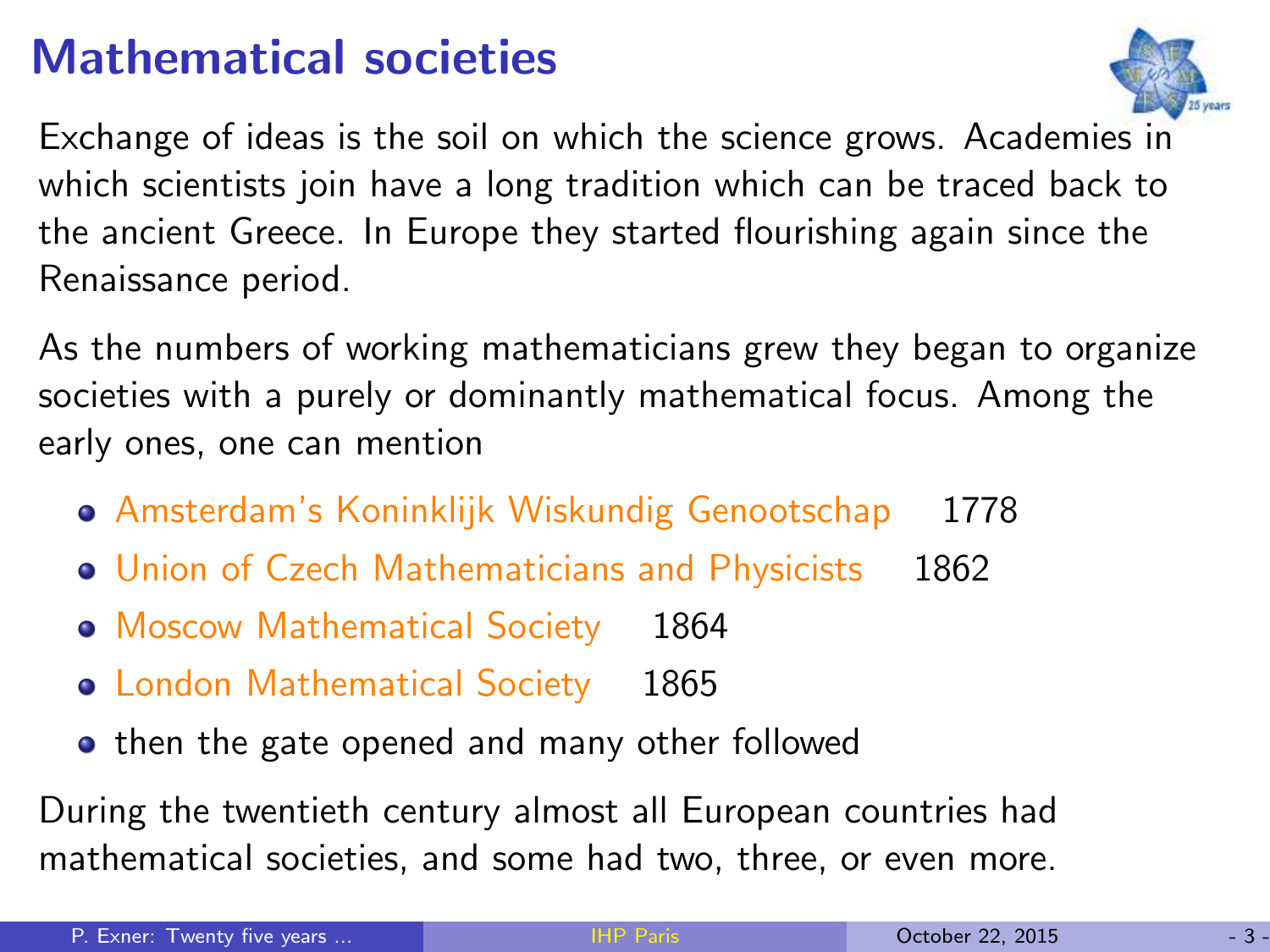## Coming together



The growing sense of European identity inspired efforts to create a society representing all European mathematicians. The original impetus came in 1976 from the European Science Foundation and led to establishing, at the ICM in Helsinki in 1978, of the *European Mathematical Council* lead by Michael Atiyah.



The 'zeroth president' of the EMS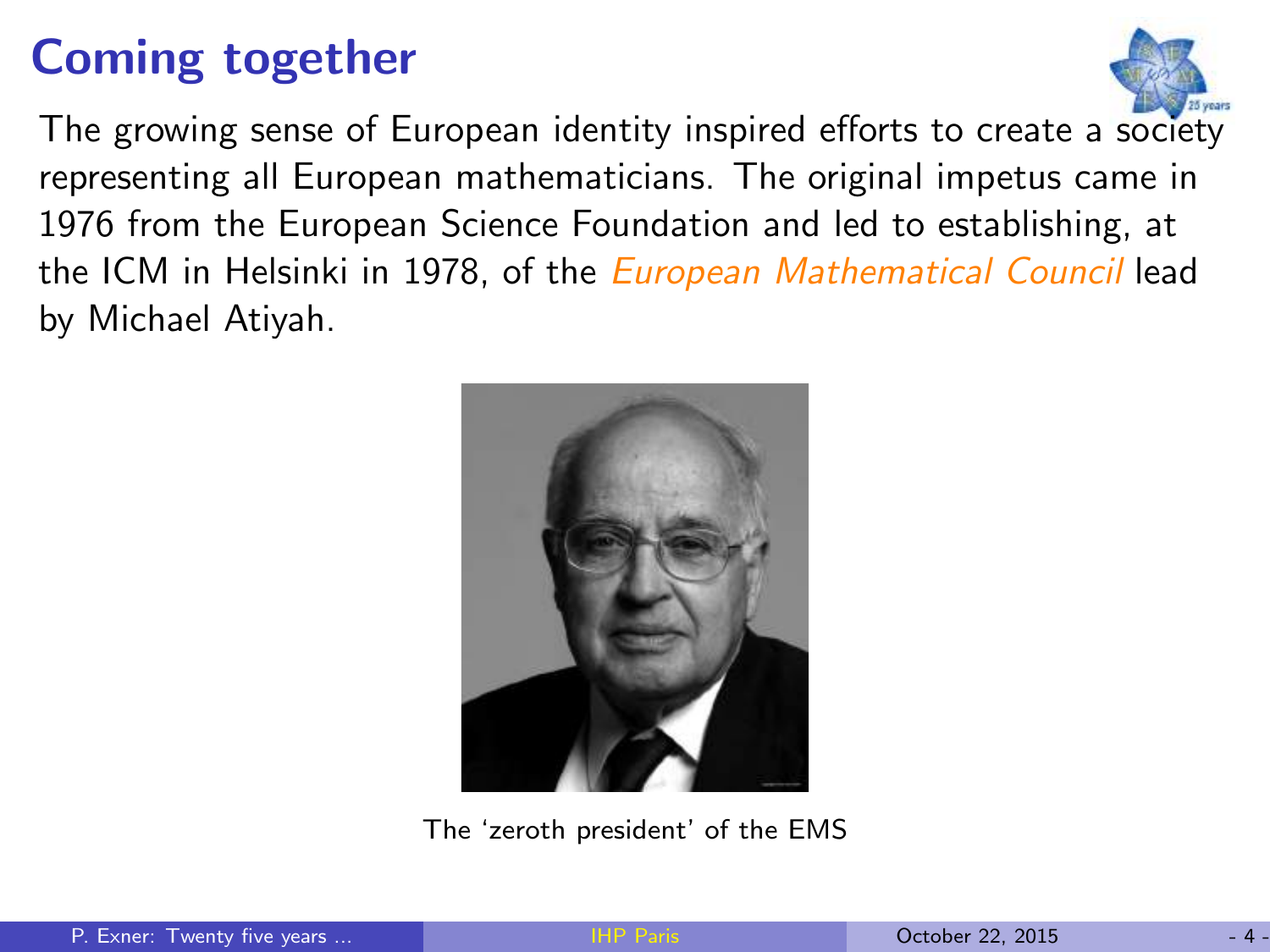## Pains of child bearing



However, one should never expect fast solutions when mathematicians decide to solve a problem, to say nothing of the fact that the general situation on the European scene in the eighties was far from simple.

The next meeting at the ICM in Warsaw was delayed from the well known political reasons, and it was followed by meetings in Prague (1986) and Oberwolfach (1988) trying to draft the prospective society statutes.

After the big political change the feeling of urgency grew stronger and led finally to the decisive meeting in the Polish town of Madralin where representatives 28 societies met in October 1990.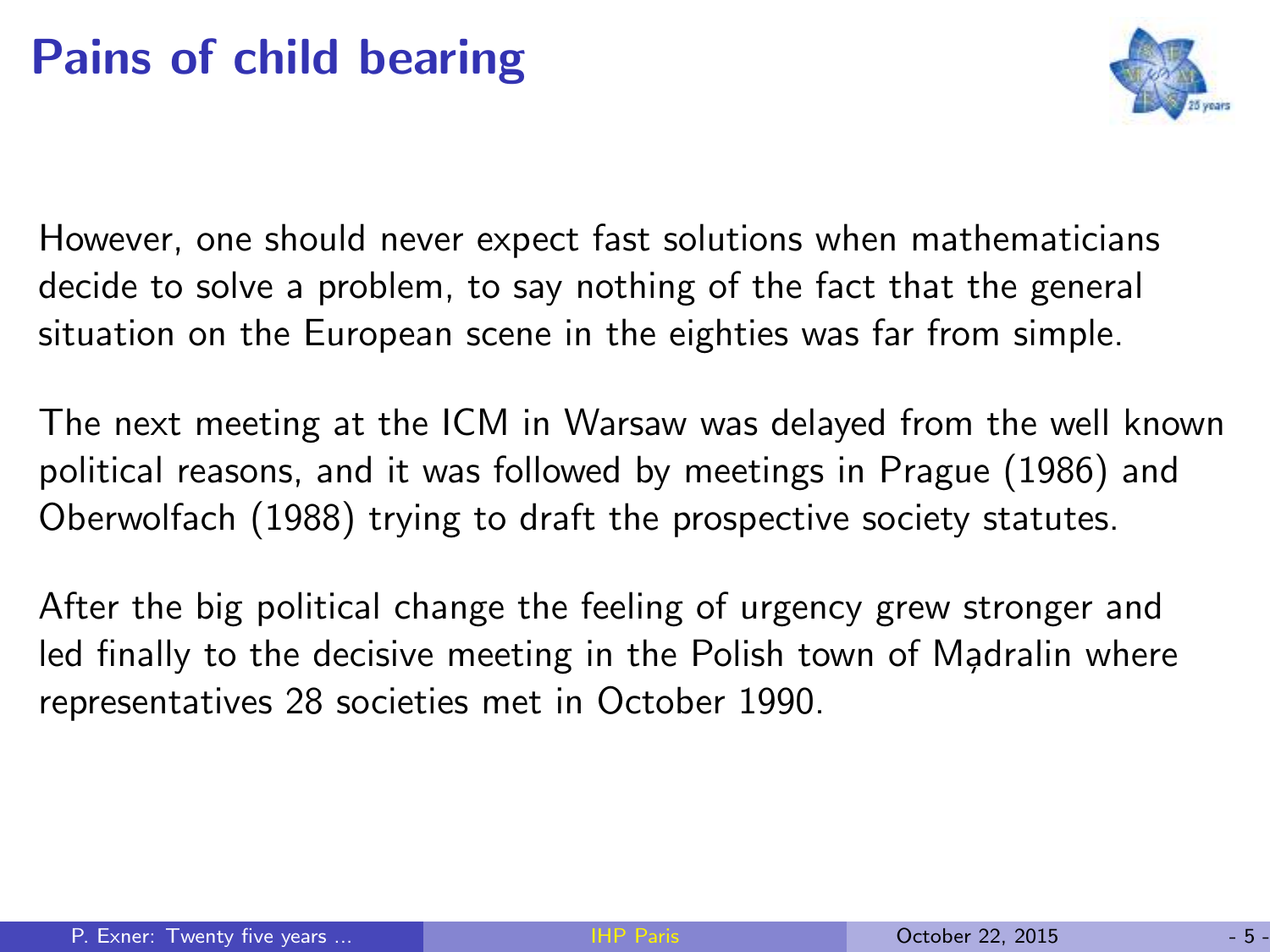#### Who was at the EMS craddle





The Madralin meeting, October 27, 1990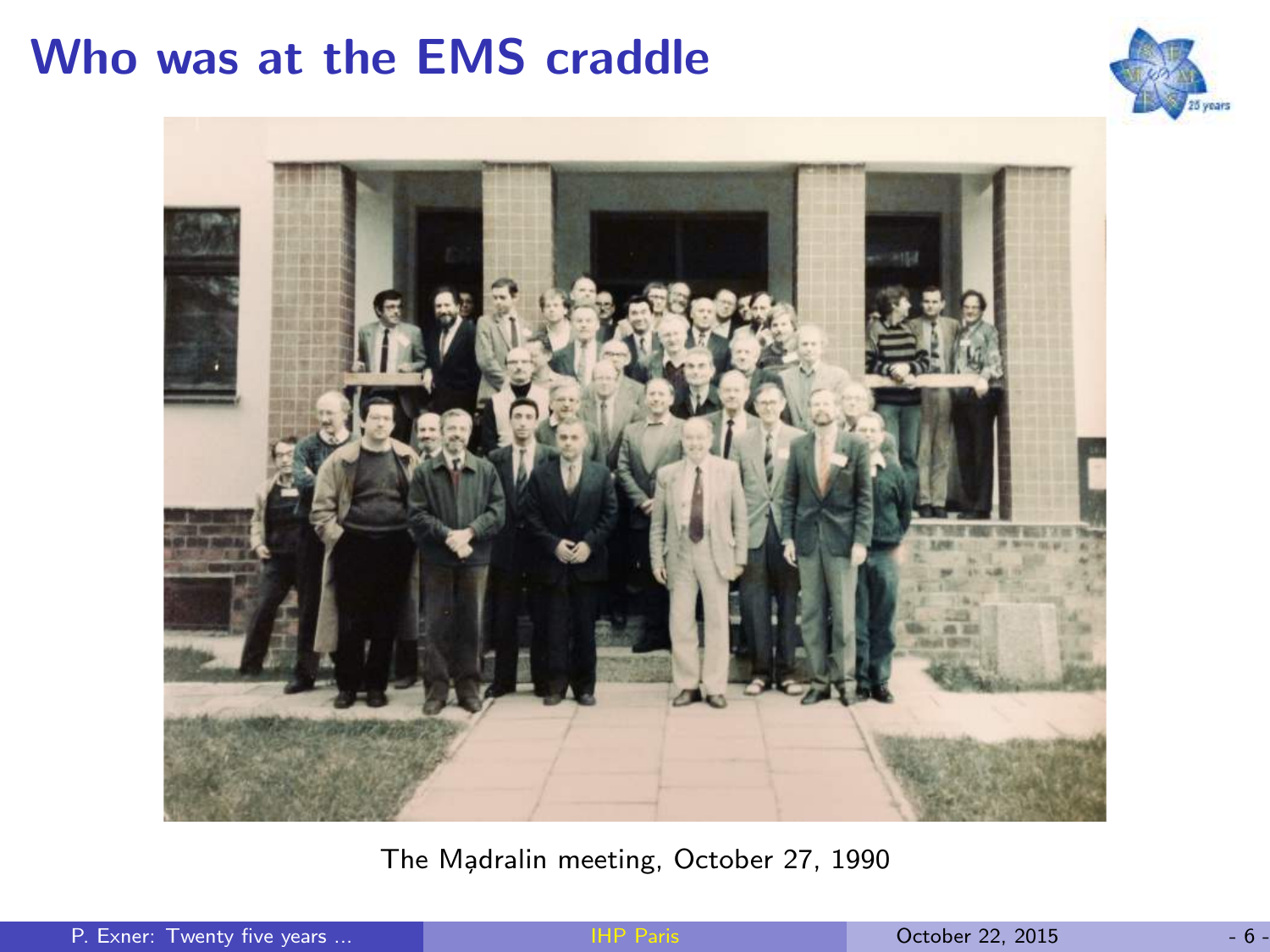## What was agreed in Madralin



As we all know, two different concepts competed. Most participants wanted a federation of national societies, while the French advocated a society with individual membership.

Complicated negotiations led to a compromise by which the European Mathematical Society has a combined architecture having both individual and *corporate members*, the later being mostly national mathematical societies but also research institutes and other bodies.

In a sense, the EMS is thus a new building made of old bricks

The Madralin meeting approved the Statues by which the society is governed by the Council elected by all the members, meeting every two years, while the day-to-day work is steered by the *Executive Committee*.

The meeting also elected *Fritz Hirzebruch* the first EMS president, he was followed by an array of prominent mathematicians.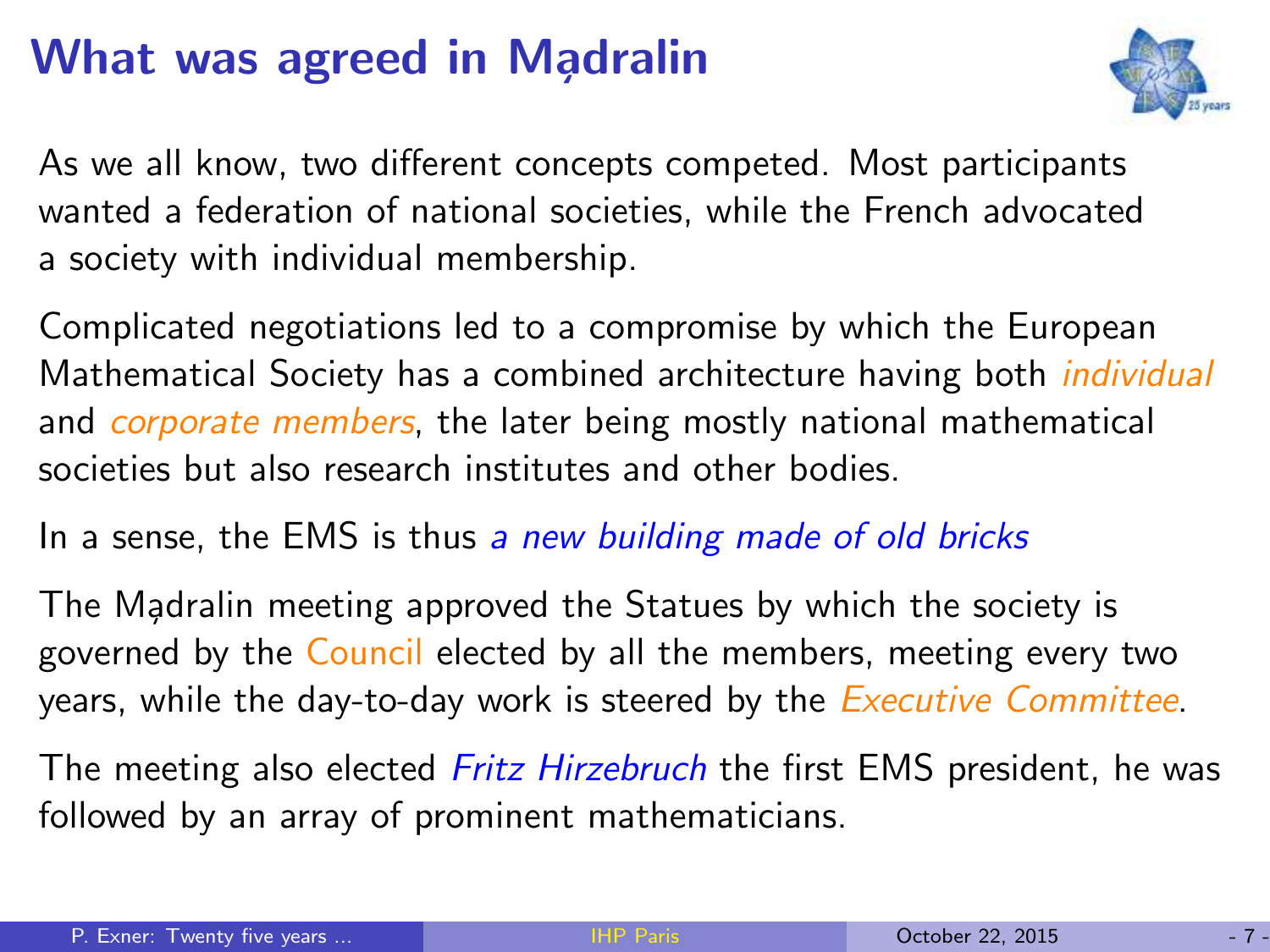#### Who was at the EMS helm







Friedrich Hirzebruch (1990-1994) Jean-Pierre Bourguignon (1995-1998)



Rolf Jeltsch (1999-2002)







John Kingman (2003-2006) Ari Laptev (2007-2010) Marta Sanz-Sole (2011-2014)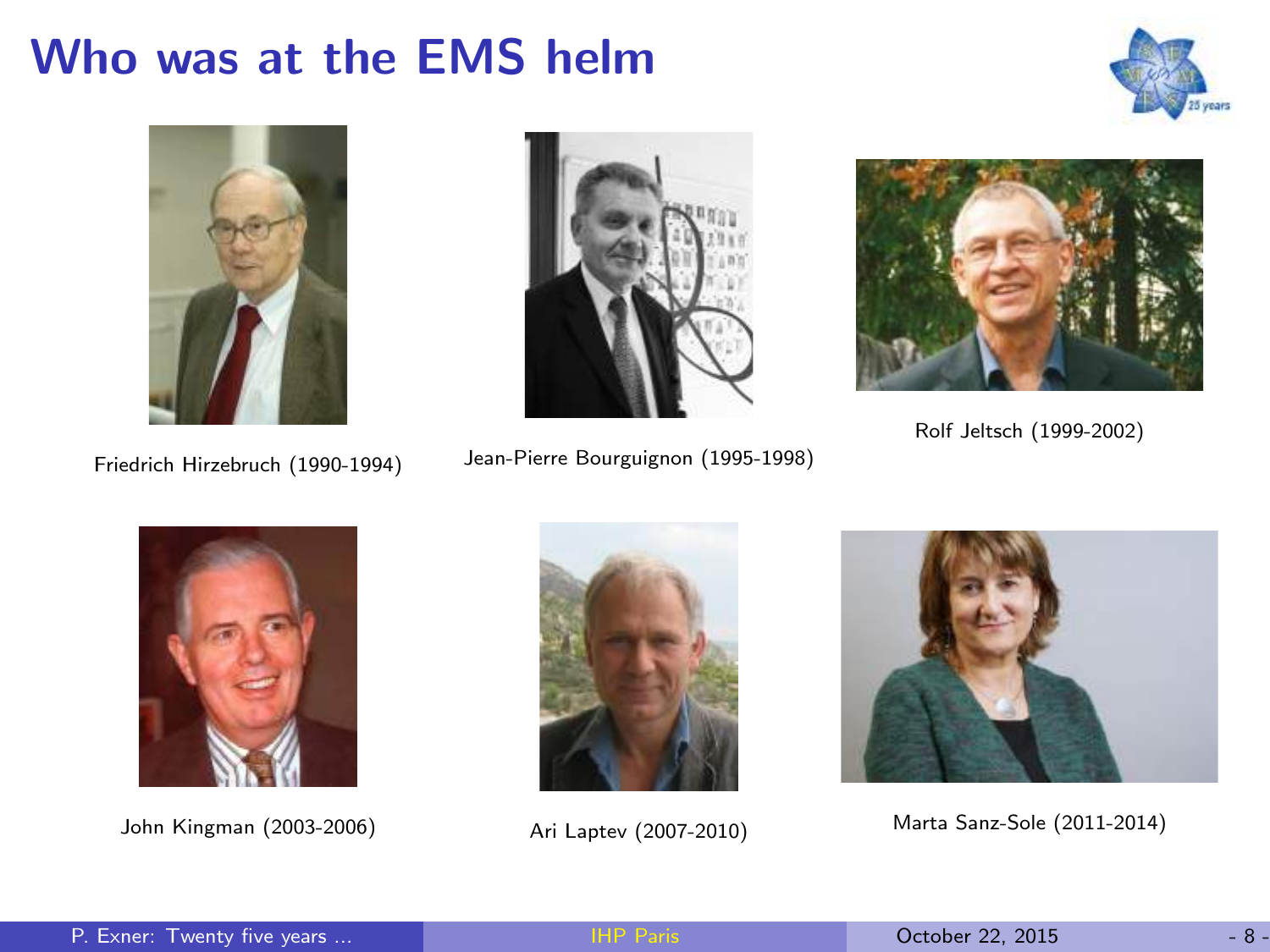#### Where we are now



On the way from the modest origin in Madralin a lot was achieved in the quarter a century that passed.

It is not my aim here, however, to describe the EMS evolution from its birth, rather I want to present the society history from the point of view its present state, as well as from the challenges that lie ahead.

I recall that an interested reader can follow the EMS growth step by step using various sources as, for instance

- about David Wallace's account of the first EMS decade available at the EMS webpage
- Rolf Jeltsch and John Kingman wrote nice *accounts of their* presidencies for the last issue of the EMS Newsletter covering the period 1999–2006
- the same Newsletter issue brings recollections of the *first three EMS* congresses written by people involved in their preparation
- **a** and various other sources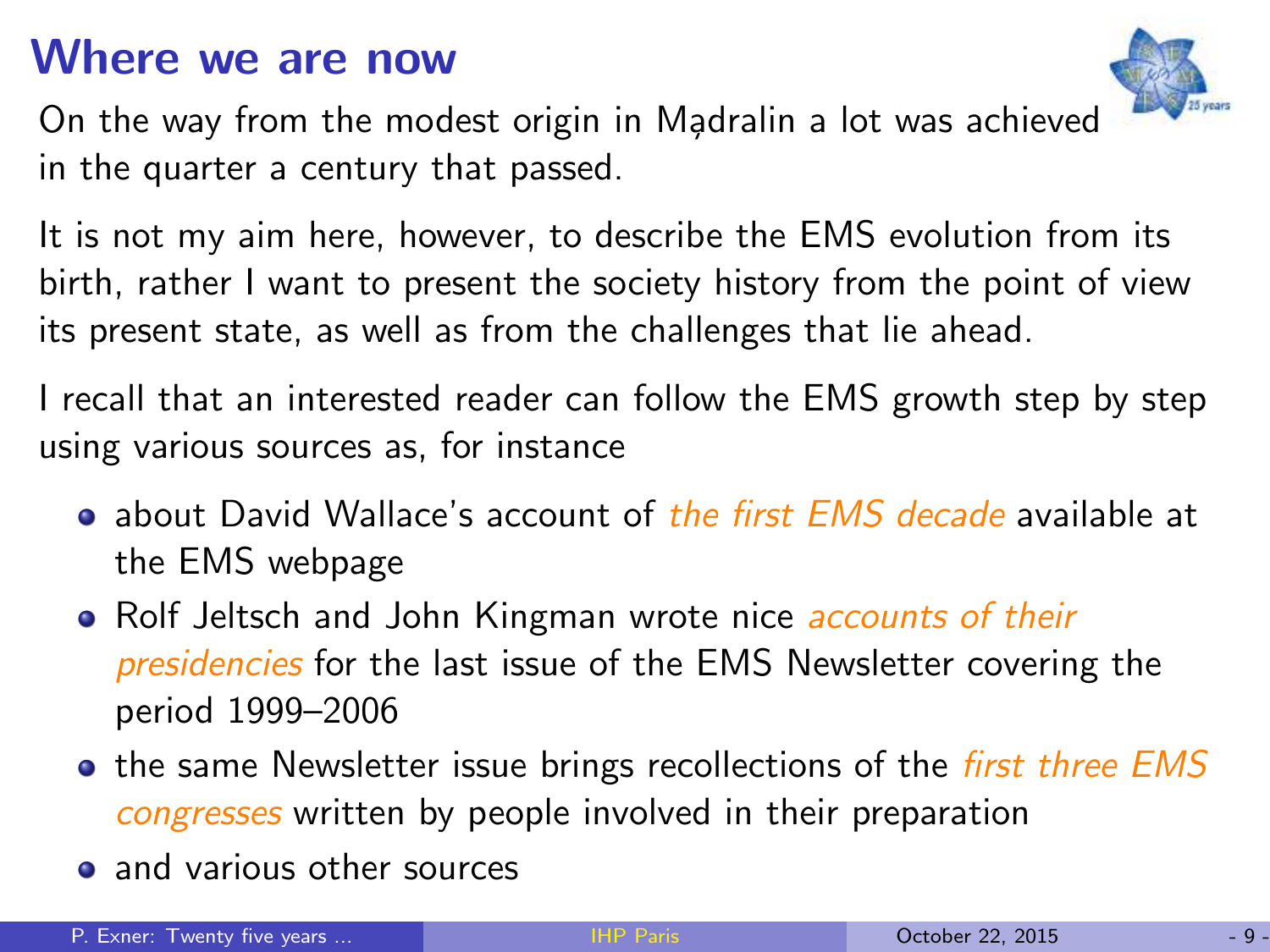#### What we thus have at the 25th birthday



In a brief summary, the EMS at the present moment represents

- about  $60$  member societies (55 full members, two associate, three reciprocal, one new application), up to 28 at the beginning, and 2459 individual members (recall that at 3000 we are bound to reconsider the society architecture)
- $\bullet$  26 mathematical research centers, more than any other continent, and 15 other institutional members such mathematics departments and other scientific organizations
- 11 permanent *committees* dealing with various aspects of mathematician's life
- **•** quadrennial *congresses* interlacing with the ICM
- coveted  $EMS$  prizes regarded as a staple of quality
- journal and books coming from our *publishing house*

as well as numerous other activities of which more later.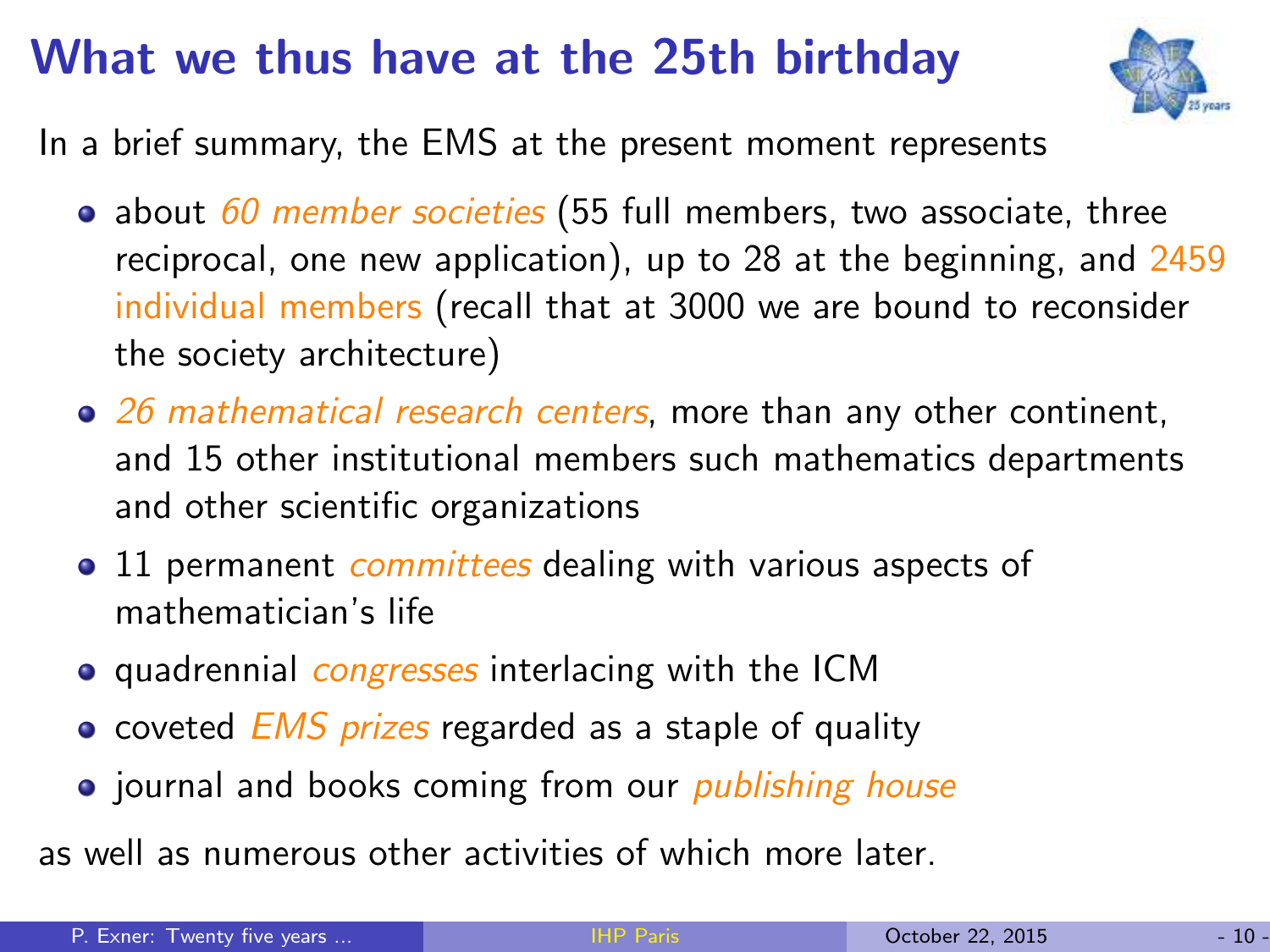#### **Congresses**



To have a European Congress of Mathematics every four years was one of the first decisions. They typically attract around one thousand people. So far we had them in

- 1 ECM: Paris, July 6-10, 1992
- 2 ECM: Budapest, July 22-26, 1996
- 3 ECM: Barcelona, July 10-14, 2000
- 4 ECM: Stockholm, June 27 July 2, 2004
- 5 ECM: Amsterdam, July 14-18, 2008
- 6 ECM: Krakow, July 2-7, 2012

The forthcoming 7th congress convenes at TU Berlin on July 18-22, 2016, cf. http://www.7ecm.de/. We await it with great expectations.

For the congress in 2020 bids have been obtained from universities of Sevilla (Spain) and Primorska (Slovenia). The decision will be take at the council prior to the 7ecm.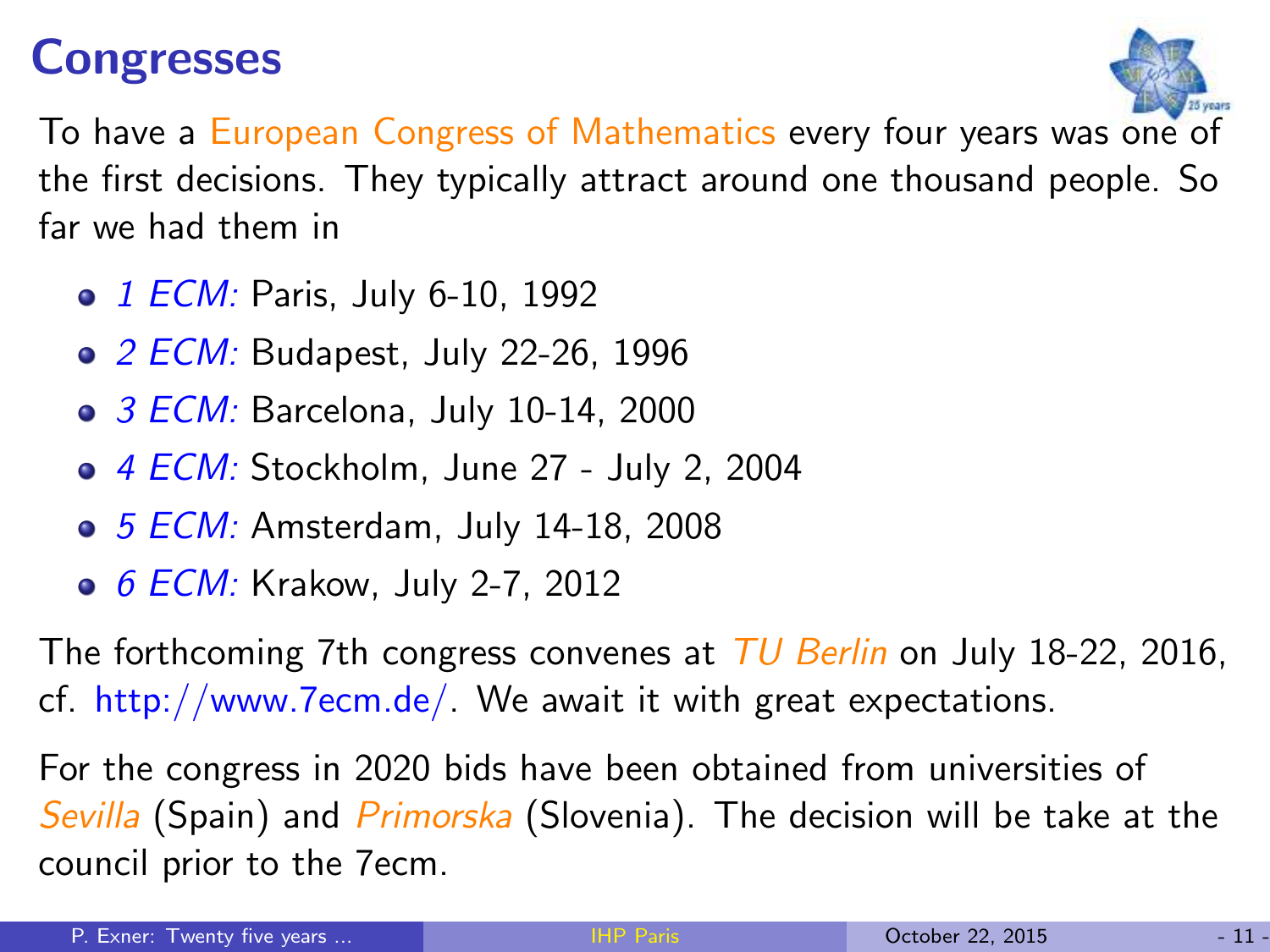## Prizes and the one-in-six rule



The renown of the *EMS Prizes* is seen from the fact that of the 60 laureates so far ten received subsequently the Fields medal:

- Richard Borchers 1992/1998
- Maxim Kontsevich 1992/1998
- Tim Gowers 1996/1998
- Grigory Perelman 1996/2006 (declined)
- Wendelin Werner 2000/2006
- Andrei Okounkov 2004/2006
- Elon Lindenstrauss 2004/2010
- Stanislav Smirnov 2004/2010
- o Cédric Villani 2008/2010
- Artur Avila 2008/2014

We also have brothers Lafforgue (one has the EMS Prize, one Fields) and combinations with other prestigious prizes. Hopefully, to be followed.

The EMS also awards *Felix Klein Prize* for the exceptional research in the area of applied mathematics and *Otto Neugebauer Prize* for the highly original and influential work in the field of history of mathematics.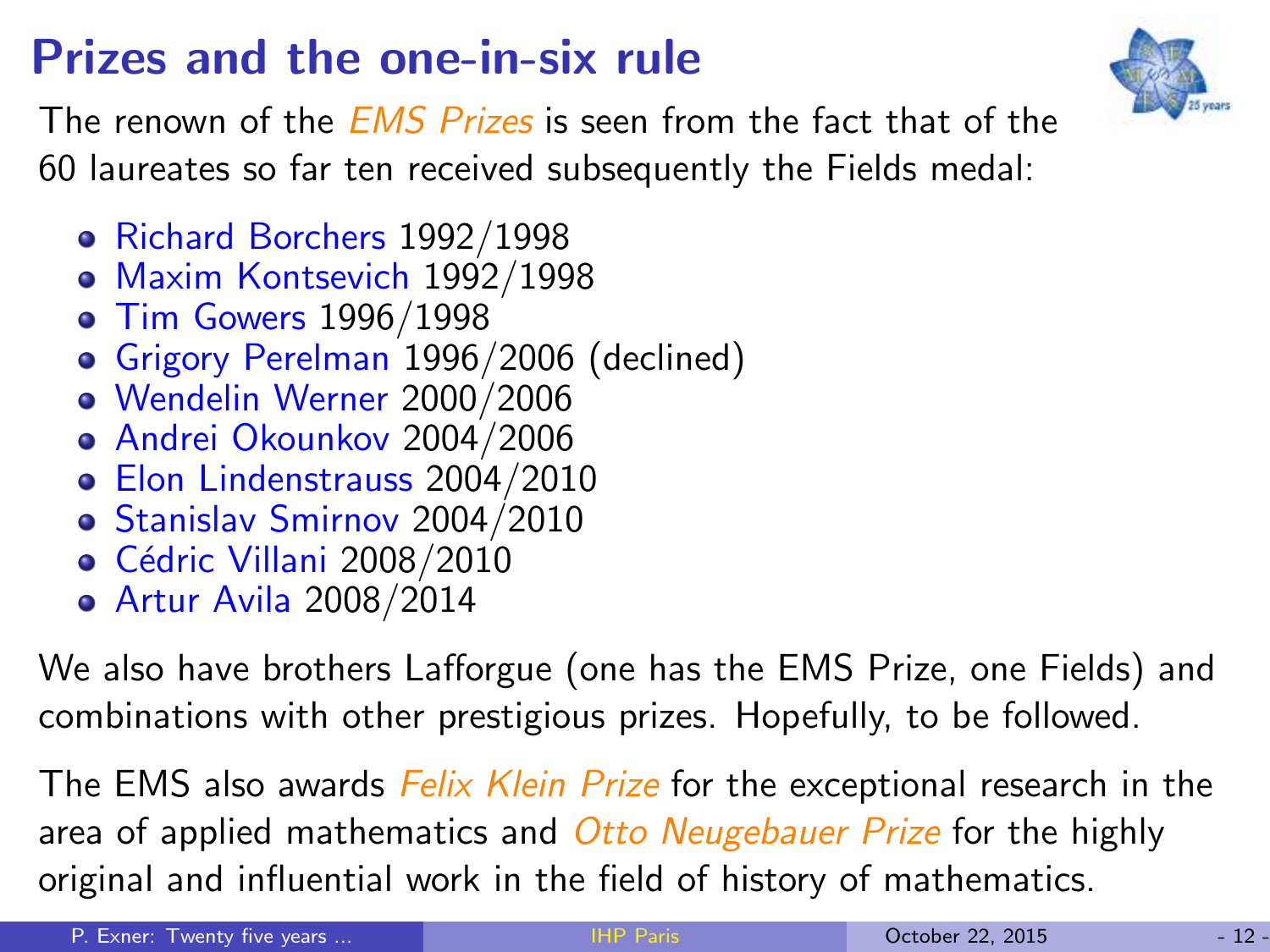## EMS Committees

As I said, they cover most aspects of mathematicians life:

- Applied Mathematics: one of the most active reflecting the vital importance of mathematics in many fields of life and science. At the same time, we strongly believe in the unity of mathematics, and want pure and applied mathematicians to keep talking to each other under a single roof.
- Developing Countries: in collaboration with the corresponding IMU commission, CIMPA, and others this committee goal is to help in various ways to mathematicians in less fortunate countries. We only wish to have more money available to this noble goal.
- *Education*: no need to stress how important is the mathematical education for the future of our discipline, and at the same time, that it is not always simple to find a common language between mathematics teachers and researchers.
- Electronic Publishing: these ways of communicating mathematical results are steadily gaining importance, both concerning the new literature and turning older results digital, of which more in a while.

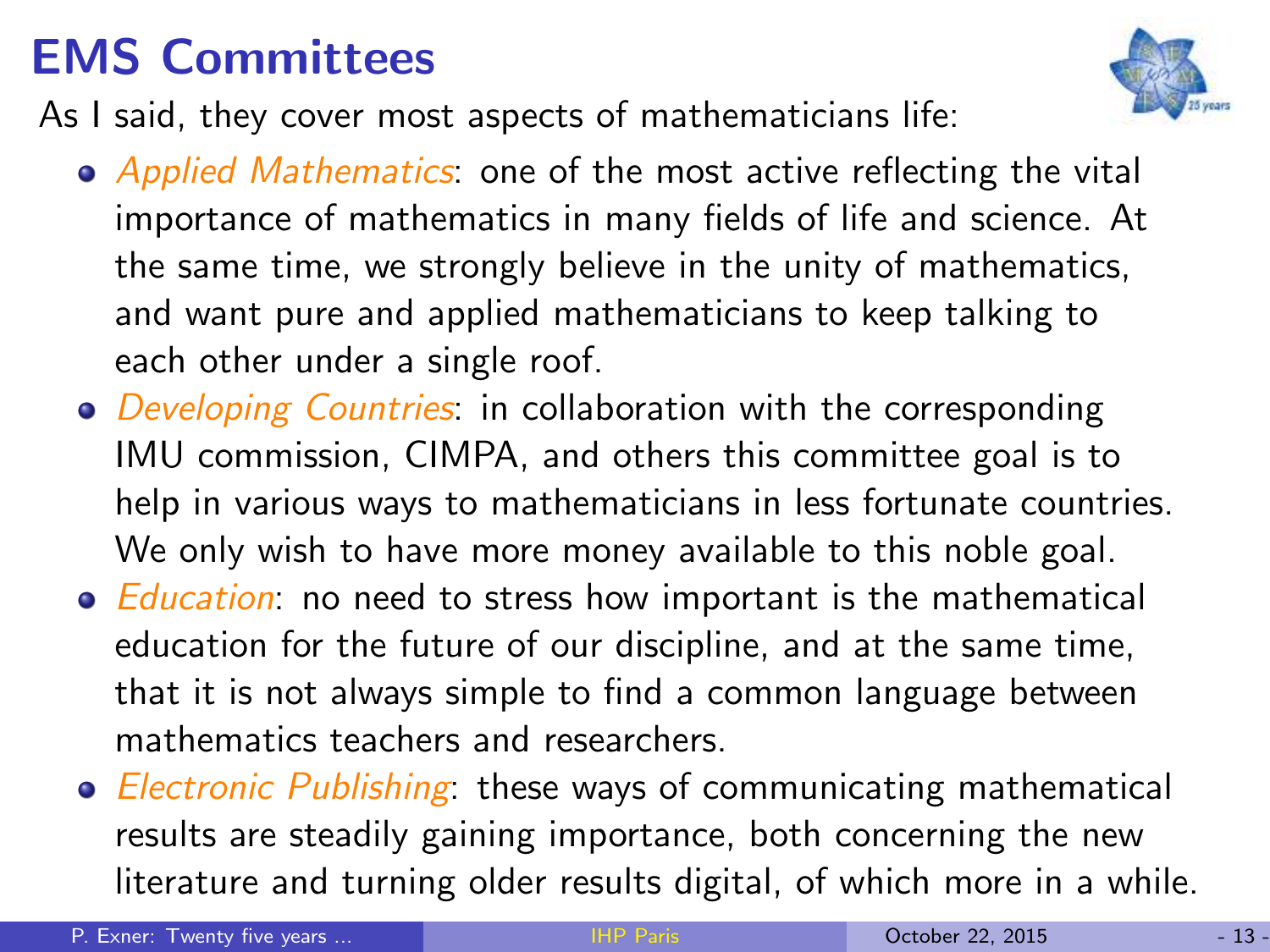## ERCOM



A particular committee, in charge of *European Research Centres in the* Mathematical Sciences. Europe has probably the densest network of such centres. They are very different; some have a significant permanent staff, some are 'conference factories' but they all keep very high scientific level. (Brian Davis: *"... a mathematician's version of paradise"*). Some of them:

- Stefan Banach International Mathematical Center
- Centre International de Rencontres Mathématiques (CIRM)
- Erwin Schrödinger International Institute for Mathematical Physics
- Euler International Mathematical Institute
- The Abdus Salam International Centre for Theoretical Physics (ICTP)
- Institut des Hautes Études Scientifiques (IHES)
- **o** Institut Mittag-Leffler
- **Isaac Newton Institute for Mathematical Sciences**
- and eighteen others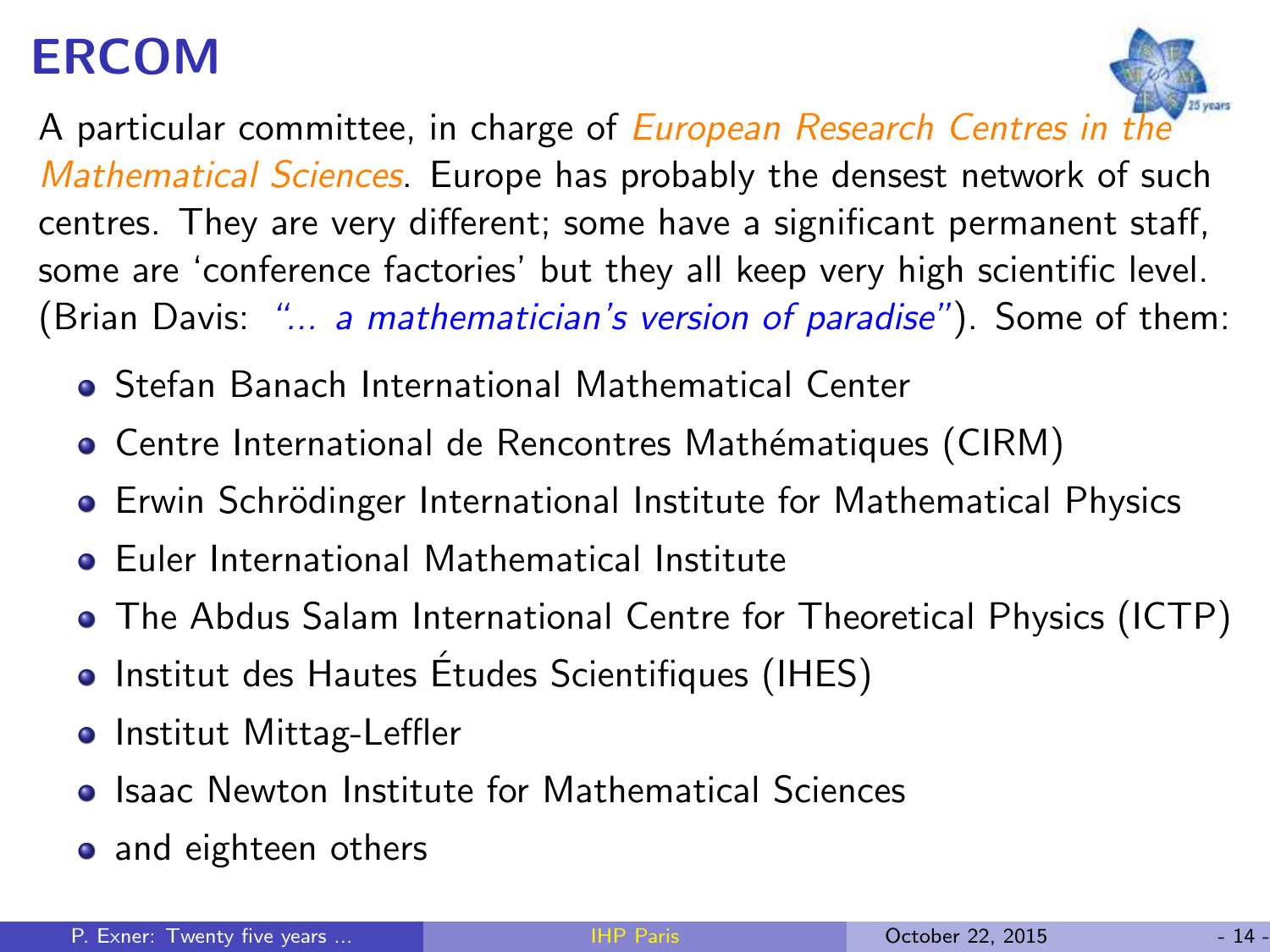### EMS Committees, continued



- *Ethics*: a relatively young committee dealing with issues of ever growing importance. They formulated the *Code of Practice* which we recommend our journals to follow.
- European Solidarity: a quarter of century after the European divide was removed, some huge differences persists, and we are committed to help especially young mathematicians suffering difficulties.
- Meetings: the task of this committee is to make recommendation on conferences, schools and other activities to be supported.
- Publications: the committee deals with various general publication issues, lately for example those concerning open access problems.
- Raising Public Awareness: there is no doubt that perception of mathematics among general population is not exactly optimal and it is in our vital interest to do everything to improve this situation.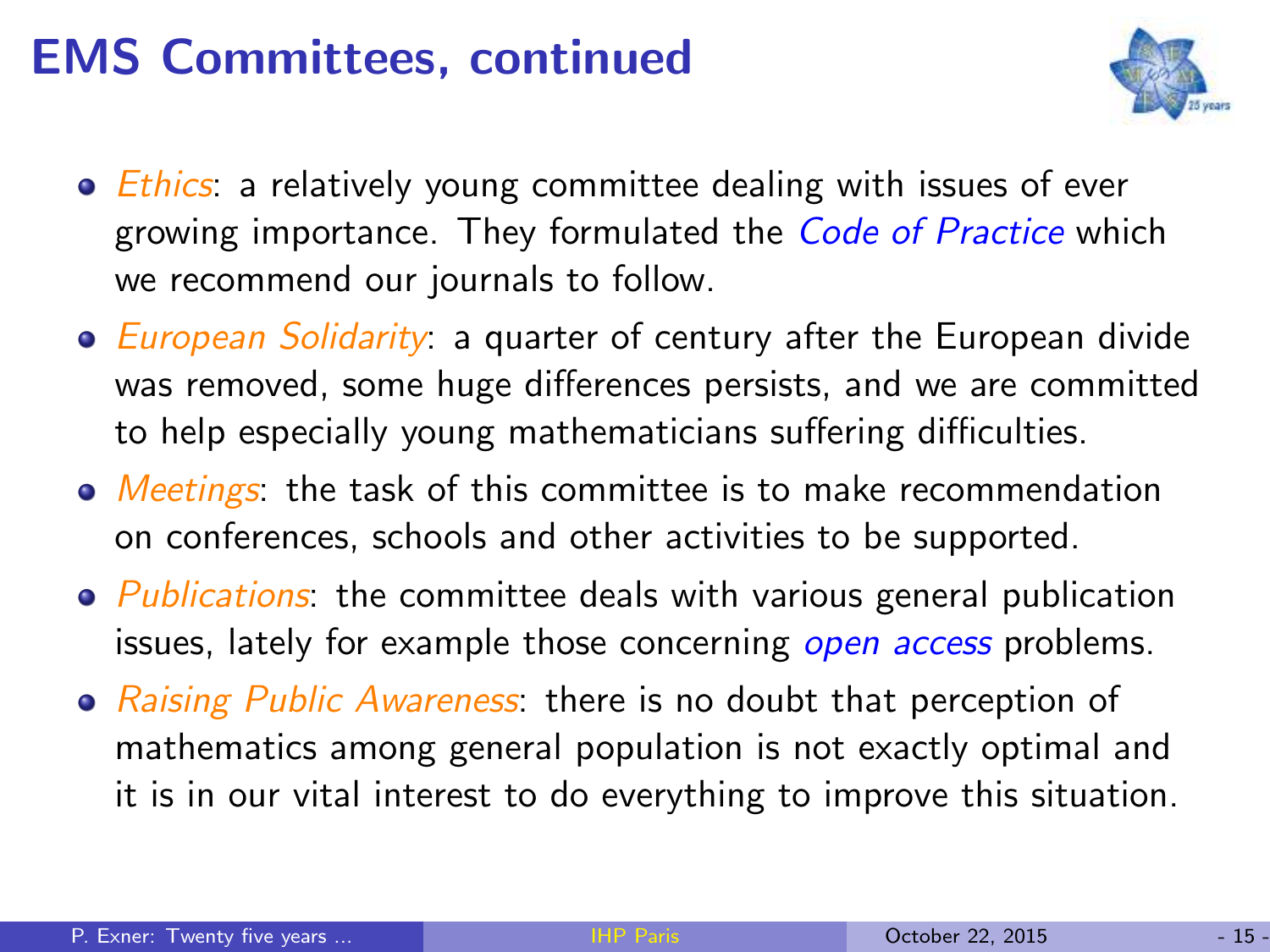#### Women in mathematics

We are well aware that the boundary conditions for men and women careers in mathematics are not the same and we are firmly committed to work against any biases, in particular, through our active Women in mathematics committee.

Important to say, women often played vital roles throughout the EMS history. I cannot mention all of them, let just recall a pair of names of particular significance.

The first belongs to the lady who for about fifteen years was the soul and memory of the society, Tuulikki Mäkeläinen



Timbricks' dank in business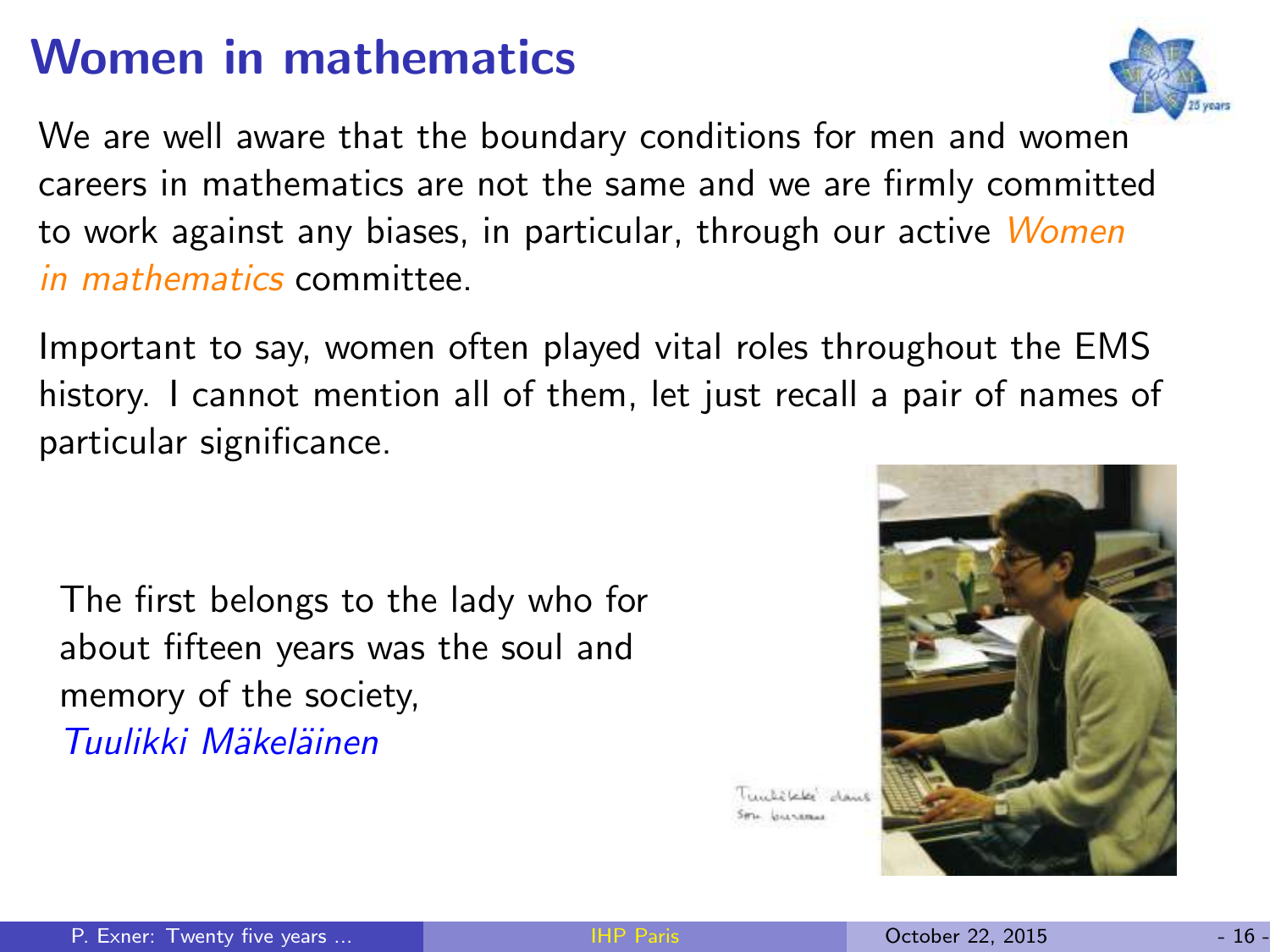#### Women at helm



The EMS can provide, however, not only examples of participation but also of female leadership:



Marta Sanz-Sole served as the EMS President in the period 2011–2014 and we all have in a fresh memory the way she led the society, strong and diplomatic at the same time

One of the most active members of the applied-math community, Maria Jesus Esteban, is since three weeks the President of the *ICIAM*, an important organization of which the EMS is a member. We wish her success in this role!

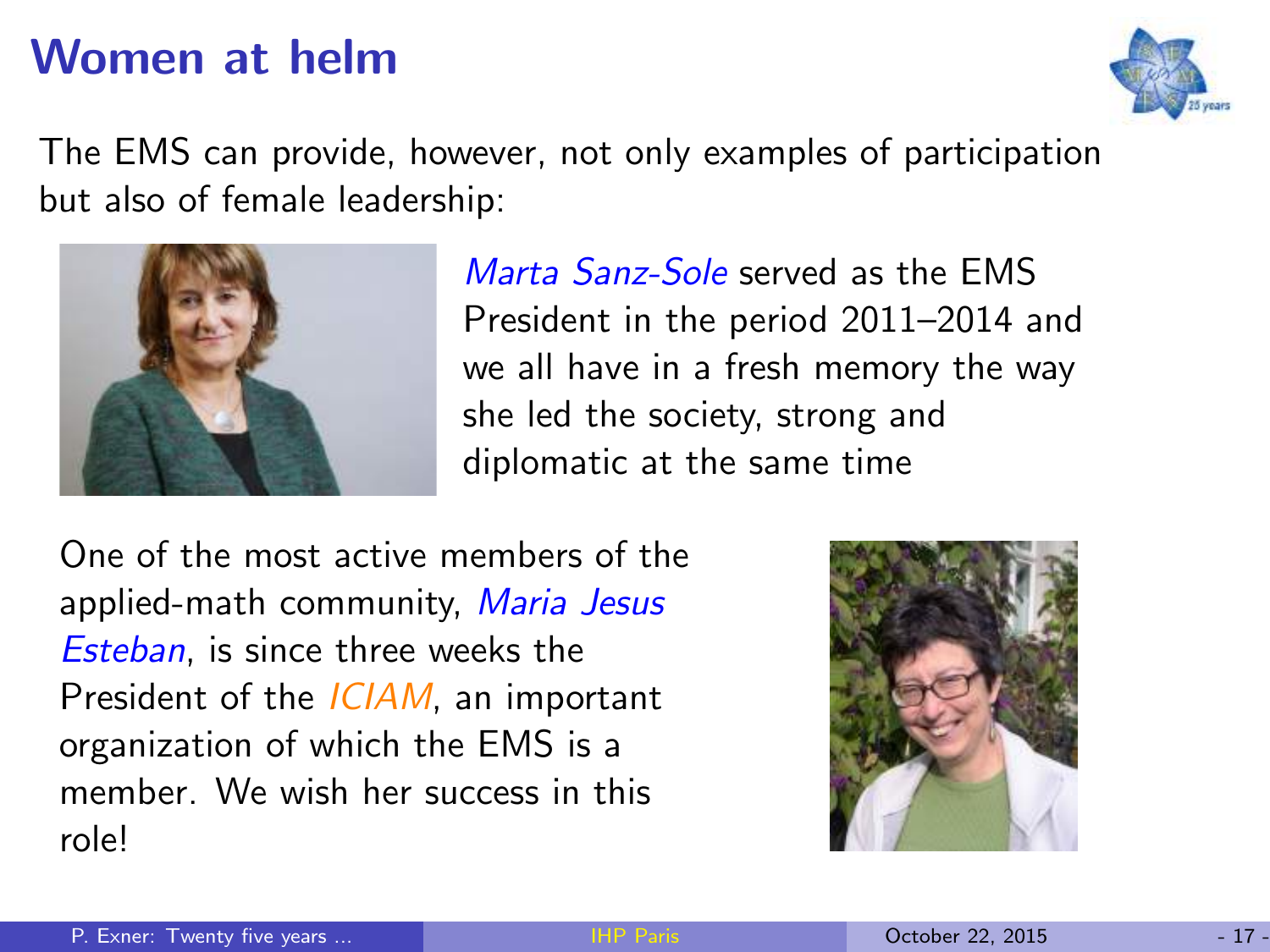## More EMS women



It is impossible to list all the women who played a significant role in building the EMS. Let me just flash alphabetically a sample of names:

Eva Bayer-Fluckiger, Bodil Branner, Mireille Chaleyat-Maurel, Doina Cioranescu Mireille Martin-Deschamps, Olga Gil-Medrano, Frances Kirwan, Sheung Tsun Tsou, Nina Uraltseva, and many others

And I should not forget three more names:



A member of the current EC, Laurence Halpern, who did most work in preparing this meeting in IHP and deserve applause

And the two young ladies, Elvira Hyvönen and Erika Runolinna, who run presently our secretariat in Helsinki

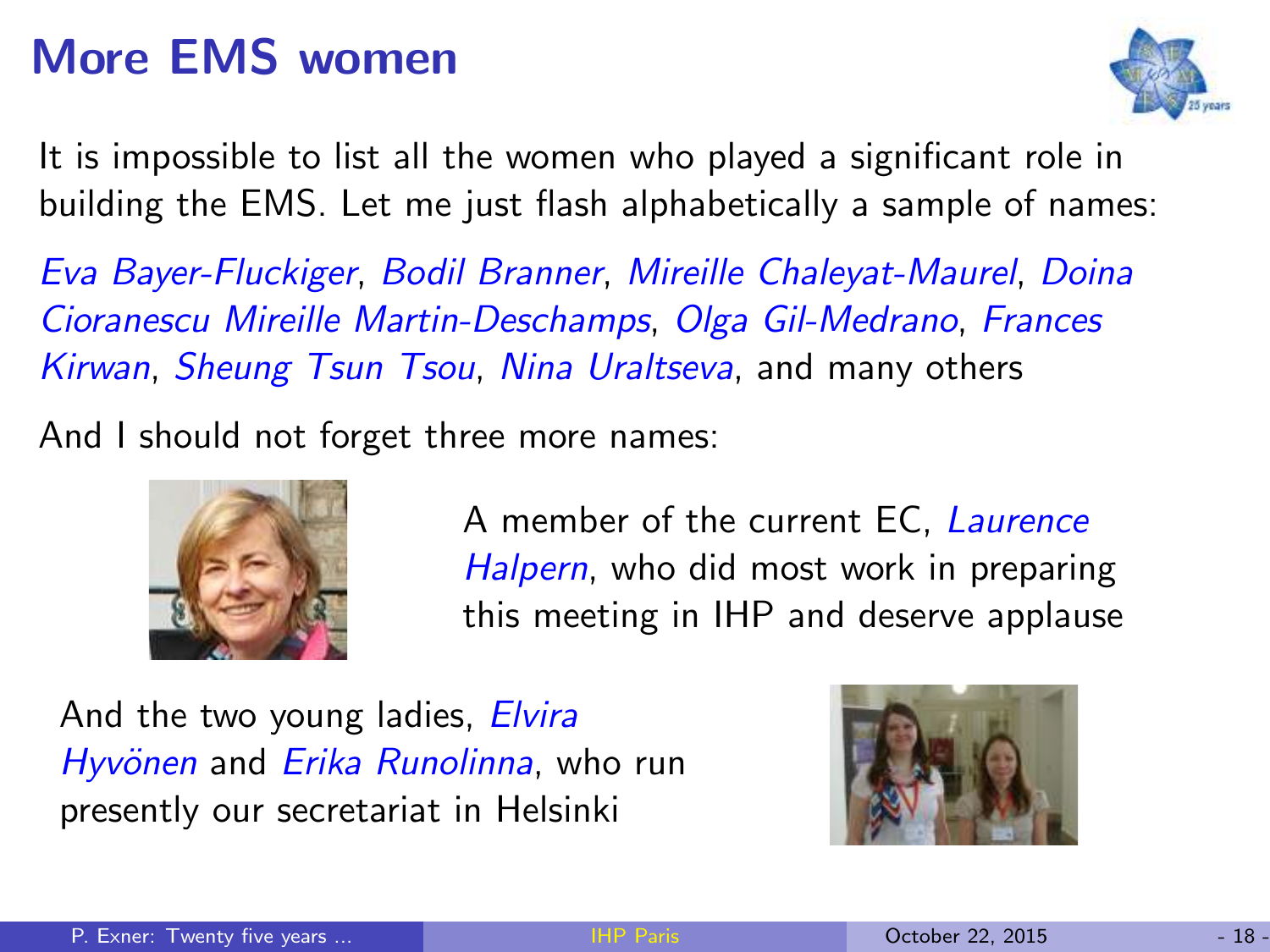### Further activities



Congresses and committee work are by far not all what the EMS does. We support many sorts of mathematical activities having, for instance

- EMS Lecturers: once a year, the last was Nicole Tomczak-Jaegerman at the EWM Conference in Cortona in September
- EMS Distinguished Speakers: up to three per year, now Sylvia Serfaty at the AMS-EMS-SPM conference in Porto in June
- EMS Joint Mathematical Weekends: the ninth issue was organized together with the LMS in September in Birmingham
- EMS Summer Schools in pure and applied mathematics
- Activities with other societies: Bernoulli Soc.–EMS Joint Lecture, this year by Gunnar Carlsson; joint summer school with IAMP, next one in Rome 2016

cf. http://www.euro-math-soc.eu/news/13/01/10/call-proposals-scientific-activities-2016. The proposals are collected and evaluated by our meetings committee.

Also, at our webpage we run a database of *jobs in mathematics*.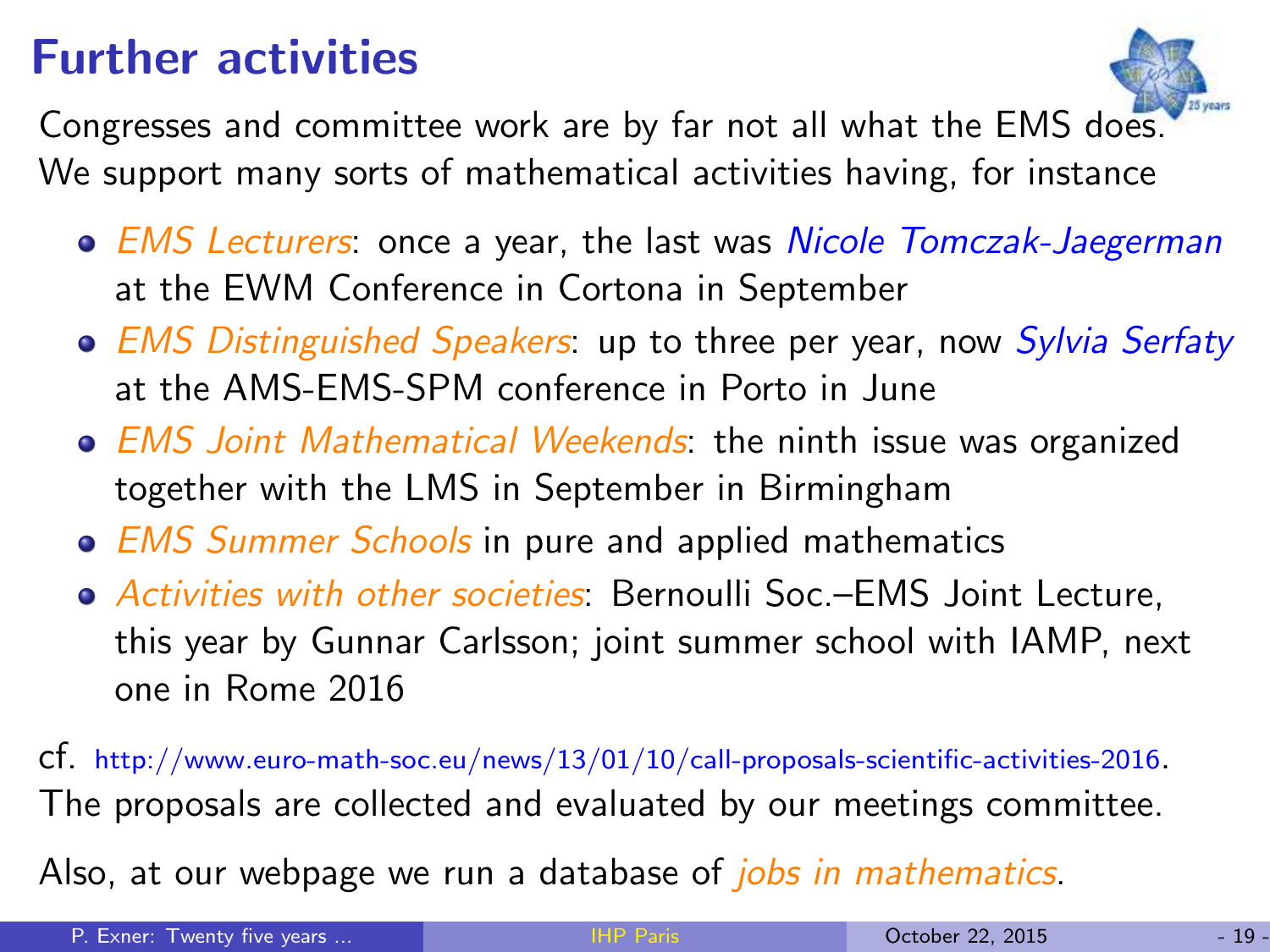#### European Digital Mathematics Library (EuDML) Initiative



Mathematics literature is particular being, at least in principle, eternally valid. Europe is taking lead in making this treasure trove digitally accessible, in particular through https://eudml.org/

- Gateway to electronic publications and repositories of data providers
- 12 founding members: EMS, FIZ Karlsruhe, ICMCM Warsaw, Univ. of Grenoble, Czech Academy of Sciences, ... , UMI
- Data, tools and services assembled or created in the EU funded EuDML project (2009-2013)
- Contribution to the World Digital Mathematics Library a WG was created at the ICM in Seoul but the EuDML is for the moment the only functioning component, covering some  $6\%$  of the mathematics literature in the world

Another way in which care about mathematical literature is the Zentralblatt für Mathematik which we run together with Springer and FIZ Karlsruhe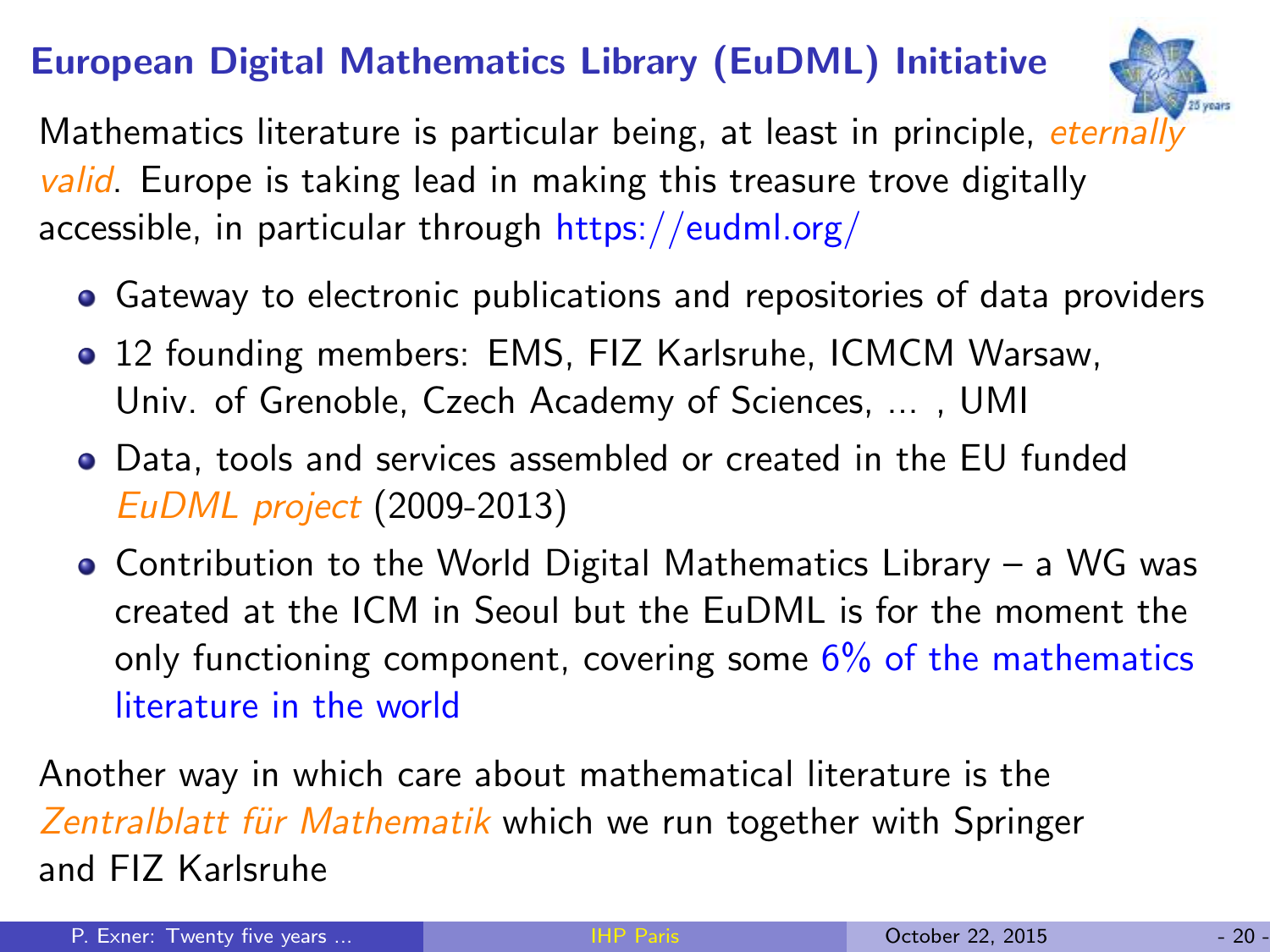#### EU-MATHS-IN



And this is not all, here is another recent initiative:

- A network of Mathematics for Industry and Innovation promoted by the EMS and ECMI (European Consortium for Mathematics in Industry), http://www.eu-maths-in.eu/
- Members are national networks in industrial mathematics: France, Germany, Austria, Italy, Spain, The Netherlands, UK, Ireland, Hungary, Czech Republic, Poland, Sweden, and Norway
- Service unit for exchanges of mathematical research and exploitation for innovation, industry, science and society
- Bridge between academic research groups and industry, with a European support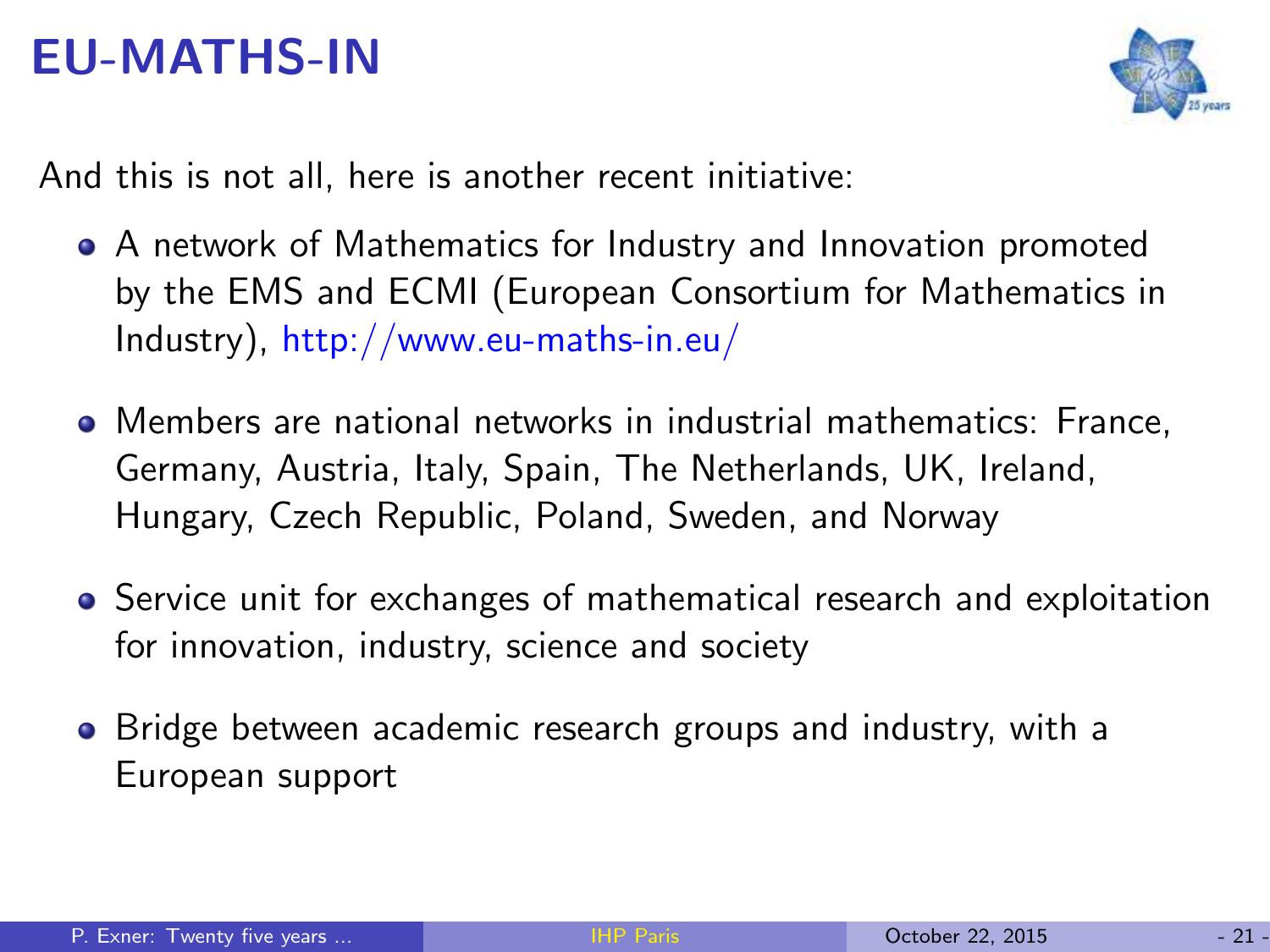## EMS Publishing House



At the dawn of the millenium, the EMS started its own publishing house. The main mover was *Rolf Jeltsch*, then the EMS President. The society owes for its successful start to Thomas Hintermann, and also to Manfred Karbe and others. After fifteen years in existence

- the EMS-PH presently publishes 10-15 books per year and 19 journals.
- among the journals we have our 'own', *Journal of the EMS* or shortly JEMS which belongs now to those with high reputation.
- the EMS also publishes a *Newsletter* which offers a lot of interesting reading; recall that its electronic version is freely available at http://www.ems-ph.org/journals/journal.php?jrn=news
- as the publishing house grows we decided to form recently a *Scientific* Advisory Board headed now by Jakob Yngvason. It is our intention to develop the enterprise further and make it stronger.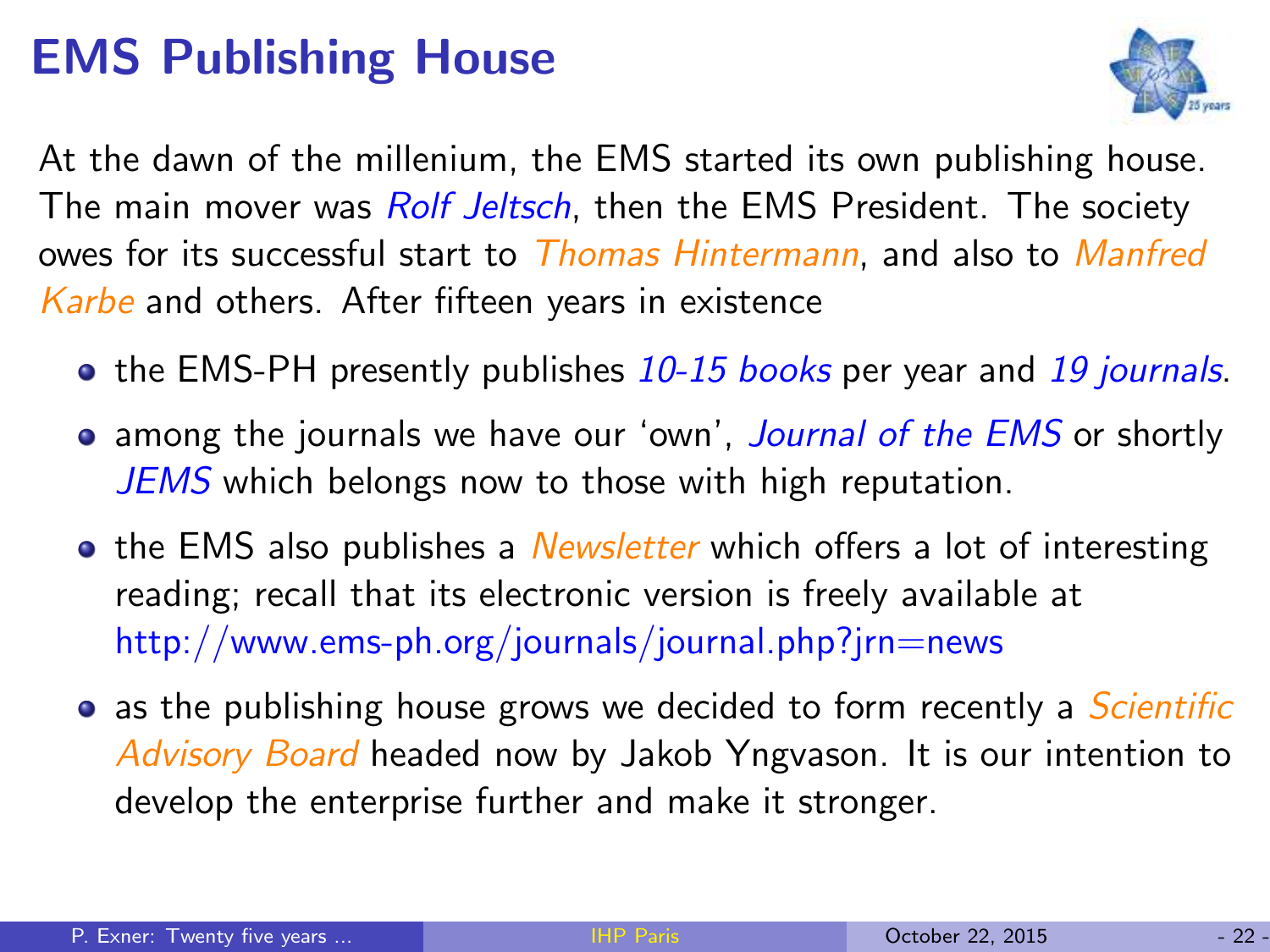## Outside Europe and outside mathematics



The above activity list can be continued, mentioning also that

- we collaborate with the *International Mathematical Union* and mathematical societies and organizations around the world
- we are involved in high mathematical awards such as the Abel Prize and in various mathematical committees
- $\bullet$  as mentioned, we are a part of *CIMPA*, the organization which helps mathematicians in the developing countries around the world
- we use our influence for *political lobbying* in various European institutions in the interest of mathematics and science in general

 $\bullet$  etc., etc.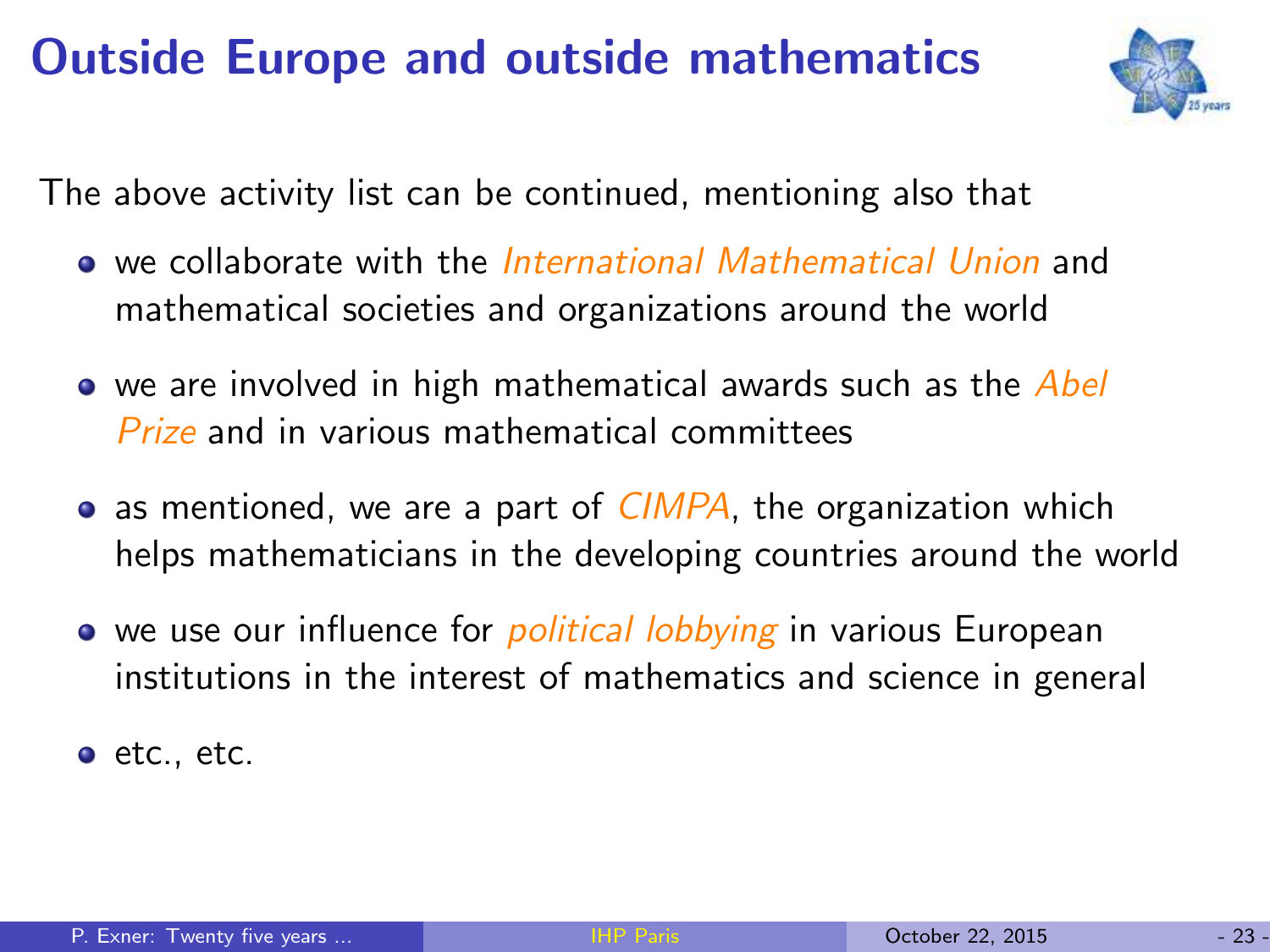#### What this all tells us?



I think you would agree documents that the EMS was not idle in the first quarter of century of its existence and made a significant way from its modest origin in Madralin.

The purpose of this survey, definitely, is not to be boasting over our achievements. We are well aware that — paraphrasing the words of Isaac Newton — we are standing on the shoulders of giants. It is our constituents, our corporate and individual members, from whom the EMS derives its strength, and it is them who deserve our sincere thanks at this jubilee occasion.

At the same time, I hope that the survey I presented managed to convince everybody that the EMS is at its 25th birthday strong and self-confident, well prepared to face challenges in the years to come.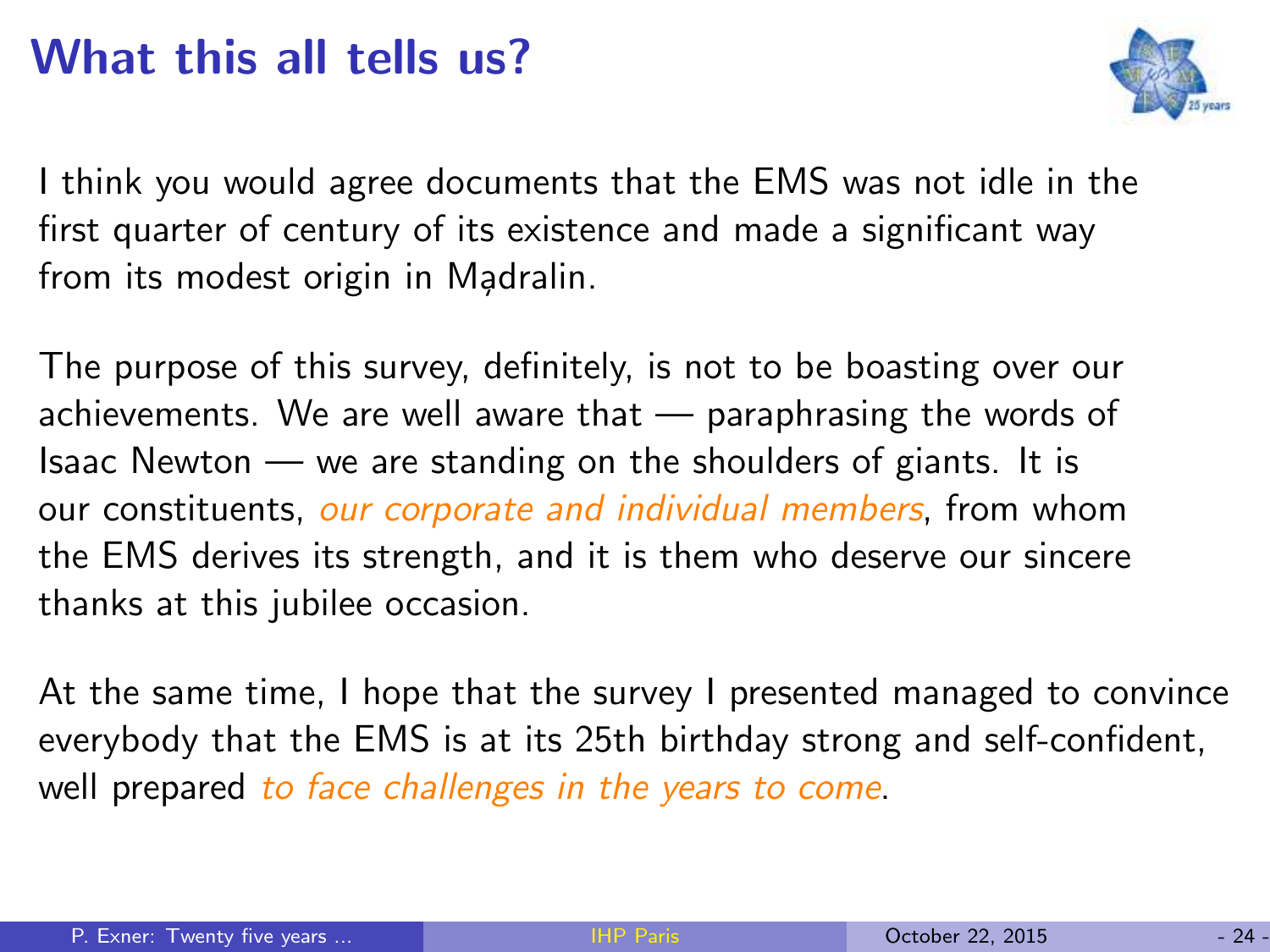## What will follow?



Having thought about the programme of this meeting we felt that we should not overdo concerning the account of the history and the current state of the society. We believe that you would rather enjoy

- some interesting mathematics
- a discussion of problems influencing mathematicians lives

For the first we choose four different lectures, all by excellent speakers, describing problems coming from very different parts of mathematics.

Concerning the second, we asked Jean-Pierre Bourguignon to lead a panel discussion on some questions, in particular

- **•** how is mathematics learned and taught
- how it is done, communicated, and published
- how it interacts with the "outer world"
- **•** how it deals with news facts like big data, etc.